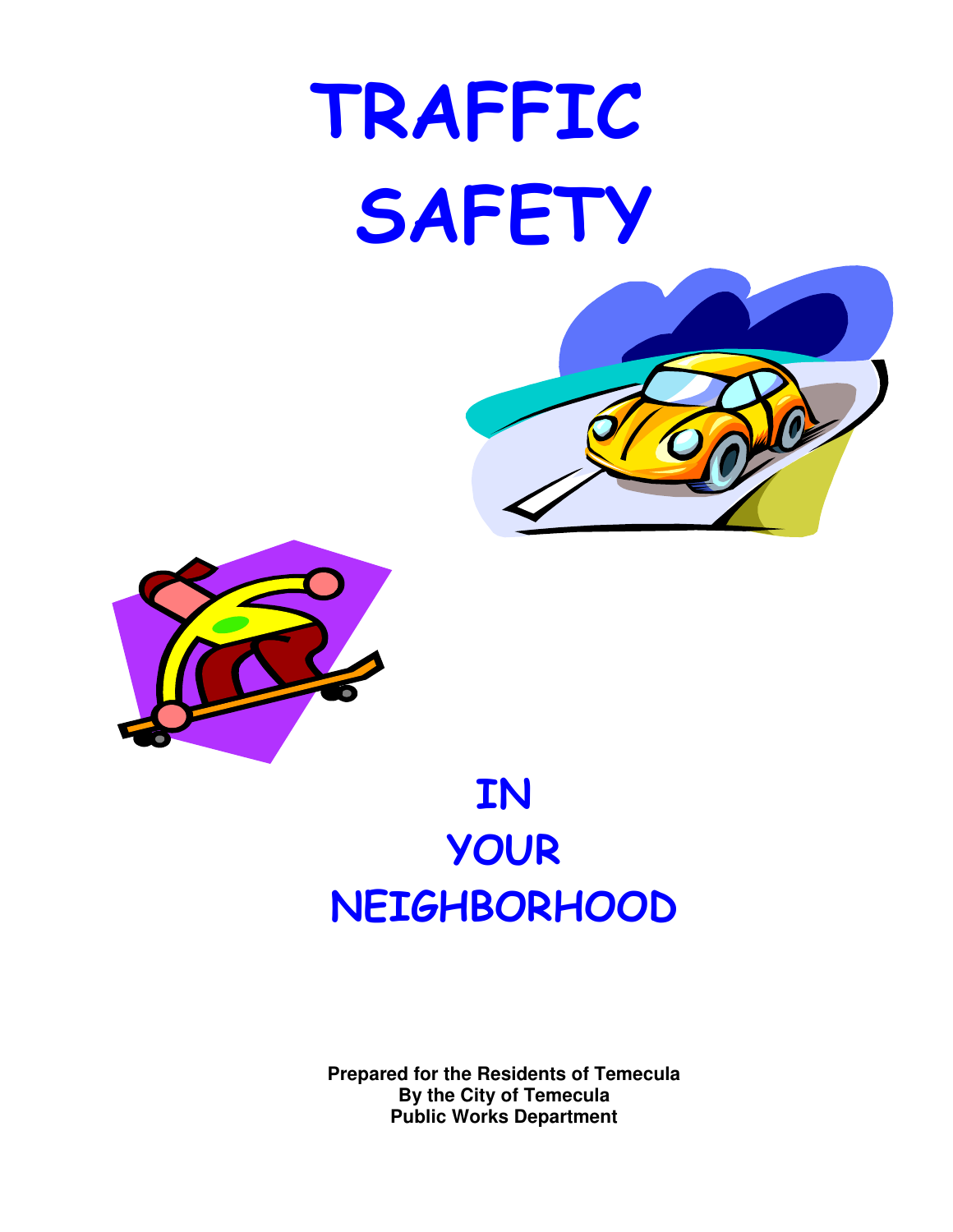#### What can YOU do to make your neighborhood streets safer?

The City of Temecula Public Works Department receives complaints about vehicular speeding on nearly every residential street in the City. The City can respond by providing speed limit signs and enforcement. But what can the residents do to help keep their neighborhoods as safe as possible?

Local streets with residential driveway access in medium to high-density communities have an enforceable prima facie speed limit of 25 miles per hour. Vehicular speeds sampled on these streets indicate that most vehicles travel between 28 and 32 miles per hour. Some motorists travel faster! Teenagers and commuters are not the only ones who exceed the speed limit. In fact, studies have shown that residents who are familiar with the roadway characteristics and feel comfortable driving on them, exceed the speed limit often. Typically, these are residents that are late for work, in a hurry to pick up their children, or anxious to get home.

#### So what can you do to make neighborhood streets safer?



#### **AS A DRIVER....**

Know the speed limit and observe it. The speed limit on most residential streets is 25 MPH (unless rural or otherwise posted). This lower speed gives motorists more time to react to the unexpected and to stop in an emergency. By the time the driver sees a hazard and applies the brakes to slow the vehicle, 2.5 seconds can elapse. In this brief period of time, a vehicle traveling 35 MPH travels nearly 40 feet further than one traveling 25 MPH. When you travel on residential streets, make a conscious effort to drive 25 MPH or less and check your speedometer frequently.

In an effort to enhance driver awareness, the Police Department places the City's radar trailer display unit on various residential streets throughout the City. The variable display unit quickly informs motorists of their exact speed without distracting the motorist. Insist that other drivers in your family observe the residential speed limit and remind your friends and neighbors to do the same.

Plan your trips and allow plenty of travel time. Due to uncontrolled traffic incidents, the City cannot guarantee that your regular travel time will not be lengthened. When you are running late, remember that your car is not a time machine in which you can magically regain lost minutes by driving faster. Speeding between traffic signals and stop signs does not get you where you want to go any faster than steadily driving the speed limit.

Watch for and yield to pedestrians. Pedestrians have the right-of-way at all intersections, whether there is a marked crosswalk or not. Remember that young pedestrians do not fully understand the life and death issues associated with vehicle impacts.

Use arterial streets for the main portion of your trip and avoid taking "short-cuts". Residential streets may appear to be convenient "short-cuts", but will not save overall travel time if you stay within the 25 MPH speed limit. Arterial streets are designed to carry more vehicles at higher speeds than residential streets. Additionally, travel on arterial streets is less likely to be interrupted by unexpected vehicles backing in and out of driveways or children crossing the street. To shorten driving times, choose routes that allow you to make efficient use of arterial streets and minimizes your travel on residential streets. If you must travel on residential streets to access arterial streets, "be a courteous neighbor and drive 25". Remember that you would not want your neighbors to speed in front of your house.

Adjust your driving patterns on local streets. Expect the unexpected. Prepare yourself for sudden changes. Be ready to react swiftly and to swerve or stop quickly. It is far better to prevent an accident by driving defensively than it is to have an accident that was not your fault. Always travel at the posted speed limit or 25 MPH in a residential area.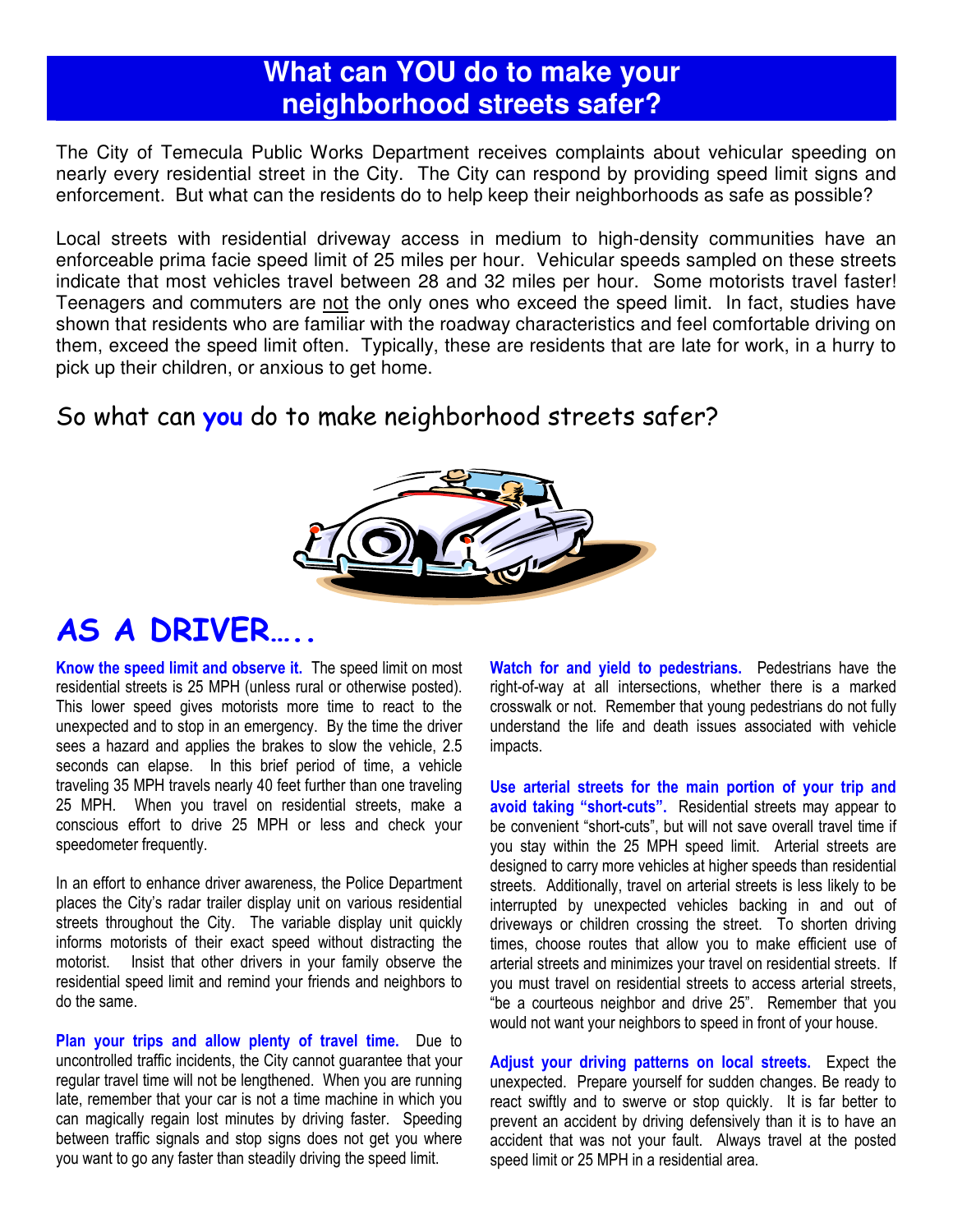## AS A PARFNT

Set a good example for your children. Children learn by watching and imitating. Your actions as a driver, pedestrian and bicyclist speak louder than your words of caution. So set a good example.

Do not allow your children to play in the street. Instead encourage them to use their own yard, a nearby park, or a school playground for their games and activities. Caution children not to dart into the street in pursuit of a pet, ball or loose skateboard. Remind them to stop at the curb and enter the street only when it is safe to do so. Remember streets were designed for vehicular travel not as a playground.

Caution children to stay alert while crossing any street.

Although vehicles are supposed to stop for pedestrians crossing the street, some drivers are in a hurry or are careless and fail to do so. Painted crosswalks cannot protect pedestrians from these drivers, but caution can. Tell children to cross the street quickly and to continue watching and listening for vehicles until they are safely on the curb at the other side. Remember, before you cross the street:

- Stop, look and listen
- Use your eyes
- Use your ears
- And then use your feet

Supervise your children's trips to and from school. Plan a direct route to and from school. Look for routes that minimize the need to cross streets. Walk with your child and point out places where they need to be especially careful. Younger children may have difficulty judging speeds and distances, and should be accompanied until they can gain experience.

Walk to school when you can. Driving your children to school only increases the traffic congestion around schools. If you must drive, try to carpool and remember:

- . Obey the rules of the road observe the speed limit
- Do not double park at the school or let children out in the middle of the street.
- . Make sure that your child enters and exits the vehicle on the curb side only
- Watch for bicyclists and pedestrians



### AS A BICYCLIST

Encourage safe cycling. This healthful, fun activity can also be an excellent transportation alternative.

Choose bike routes carefully. For novice riders, select routes with light vehicular traffic, marked bike lanes and not steep hills or sudden stops. Suggest that young riders walk their bicycles across the street at signalized intersections. When doing so. they should push the button and use the crosswalk just like pedestrians.

Select a bike that is the right size. Don't buy a bicycle to be "grown into". Oversized bikes are hard for kids to control and may result in an increased number of falls. When shopping for a bicycle, take your child along. Make certain that the child can stand solidly on the ground with the bike between their legs.

Wear a helmet. Under State Law, all persons under 18 years of age are required to wear helmets when riding bicycles. Teach your children to wear helmets by wearing one yourself. Select a helmet that:

- Covers the forehead and does not slide forward or backward
- . Rests level on the head and does not rock from side to side
- Does interfere with vision or hearing  $\bullet$
- Fits snugly when the strap is fastened
- Feels comfortable
- Bears an ANSI or Snell safety approved label

Obey the rules of the road. Bicycles are vehicles. Bicyclists must know and obey the California Vehicle Code.

- 1. When traveling on streets, ride in the same direction as traffic.
- 2. Know and use hand signals to warn other drivers of your intent to turn or stop.
- 3. Do not wear headsets or earplugs, which may interfere with your ability to hear horns, sirens, or other sounds that warn of approaching vehicles or other dangers.
- 4. Do not attach yourself by hand, rope, or other device to another moving vehicle.
- 5. Do not carry a passenger unless that person weighs less than 40 pounds and rides in a special seat attached to the bicycle. Additional weight makes it difficult to balance and maneuver safely in traffic.